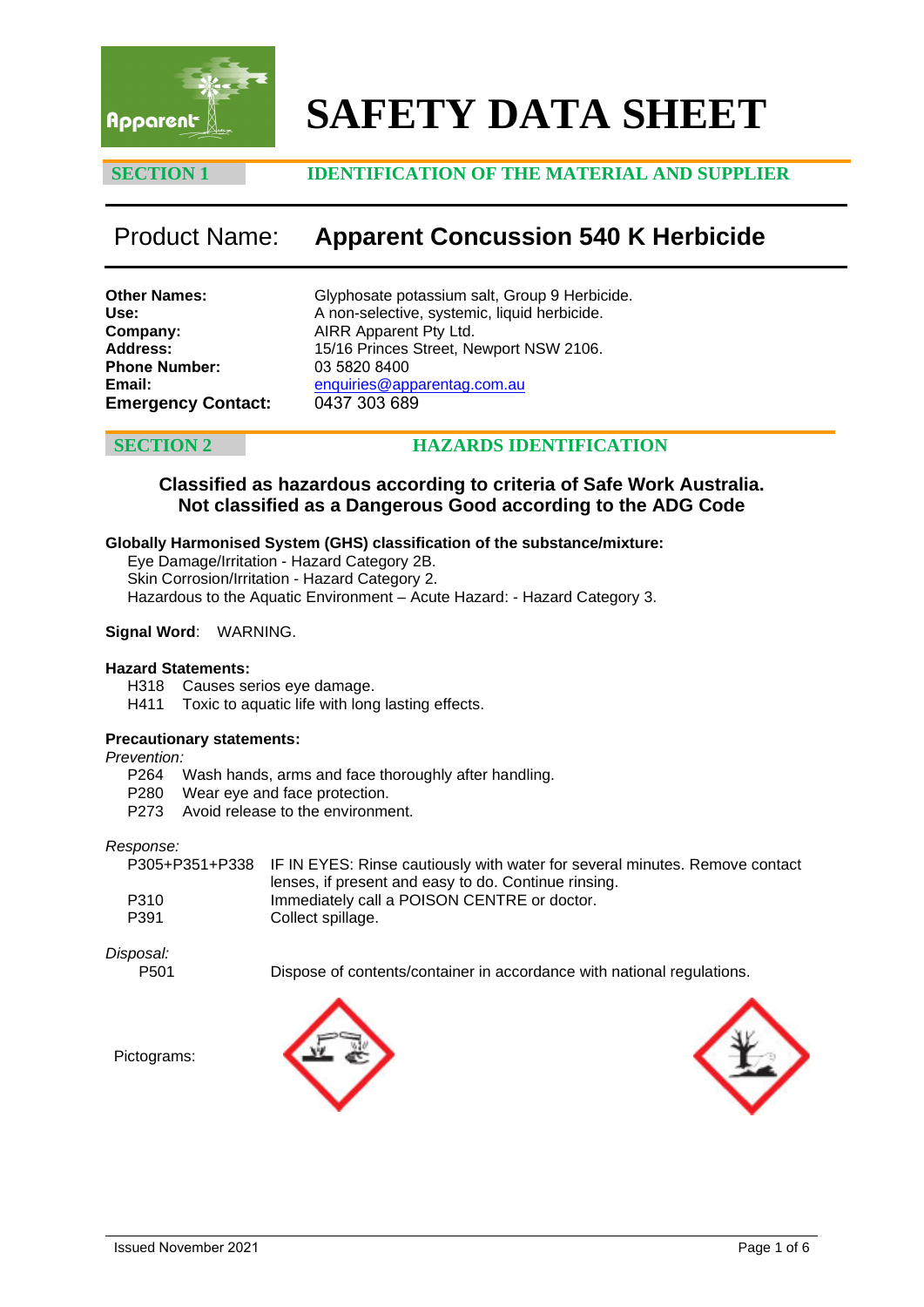### **SECTION 3 COMPOSITION/INFORMATION ON INGREDIENTS**

### **Ingredients:**

|                                                                    | <b>PROPORTION</b> |  |
|--------------------------------------------------------------------|-------------------|--|
| 70901-20-1                                                         | 540 g/L           |  |
| 111-46-6                                                           | $1 - 10%$         |  |
| Other ingredients (including water) determined not to be hazardous |                   |  |
|                                                                    | <b>CAS NUMBER</b> |  |

# **SECTION 4 FIRST AID MEASURES**

# **FIRST AID**

- **Ingestion:** If swallowed do NOT induce vomiting. Give a glass of water. If vomiting occurs spontaneously, keep head below hips to prevent aspiration. If poisoning occurs, contact a Doctor or Poisons Information Centre. Phone 131 126.
- **Eye contact:** Immediately hold eyes open and flood with clean water. Ensure irrigation under eyelids by occasionally lifting them. Do not try to remove contact lenses unless trained. If irritation persists, seek medical advice.
- **Skin contact:** Remove contaminated clothing. Wash skin with soap and water. If skin is irritated, seek medical advice.
- **Inhalation:** Remove to fresh air and observe until recovered. If not breathing, give artificial respiration. If breathing is difficult, give oxygen. If effects persist, seek medical advice.

**Advice to Doctor:** Treat symptomatically.

# **SECTION 5 FIRE FIGHTING MEASURES**

**Specific Hazard:** Not flammable.

**Extinguishing media:** No risk of explosion if involved in a fire. Extinguish fire using media suited to burning material. If containers are ruptured contain all runoff. Do not use water jet.

**Hazards from combustion products:** Product is likely to decompose after heating to dryness and continued strong heating and will emit toxic fumes including oxides of nitrogen and phosphorus. Firefighters to wear self-contained breathing apparatus and suitable protective clothing if risk of exposure to vapour or smoke.

**Precautions for fire-fighters and special protective equipment:** Isolate fire area. Evacuate downwind residents. Wear full protective clothing and self contained breathing apparatus. Do not breathe smoke or vapours generated.

### **SECTION 6 ACCIDENTAL RELEASE MEASURES**

**Emergency procedures:** In the event of a major spill, prevent spillage from entering drains or water courses. As a minimum, wear cotton overalls buttoned to the neck and wrist (or equivalent clothing), elbow-length PVC or nitrile gloves and face shield or goggles. If there is a significant chance that vapours or mists are likely to build up in the cleanup area, the use of a respirator is recommended.

In the case of spillage, stop leak if safe to do so, and contain spill. Absorb spilled material with absorbent material such as sand, clay or cat litter and dispose of waste as per the requirements of Local or State Waste Management Authorities. Wear prescribed protective clothing and equipment. Keep out animals and unprotected persons. If a significant quantity of material enters drains, advise emergency services.

**Material and methods for containment and cleanup procedures:** To clean spill area, tools and equipment, wash with a solution of soap, water and acetic acid/vinegar. Follow this with a neutralisation step of washing the area with a bleach or caustic soda ash solution. Finally, wash with a strong soap and water solution. Absorb, as above, any excess liquid and add both solutions to the drums of waste already collected. Thoroughly launder protective clothing before storage or re-use.

This product is a herbicide and spills can damage crops, pastures and desirable vegetation. Prevent from entering drains, waterways or sewers. Use earthen bunds or absorbent bunding to prevent spreading of spillage.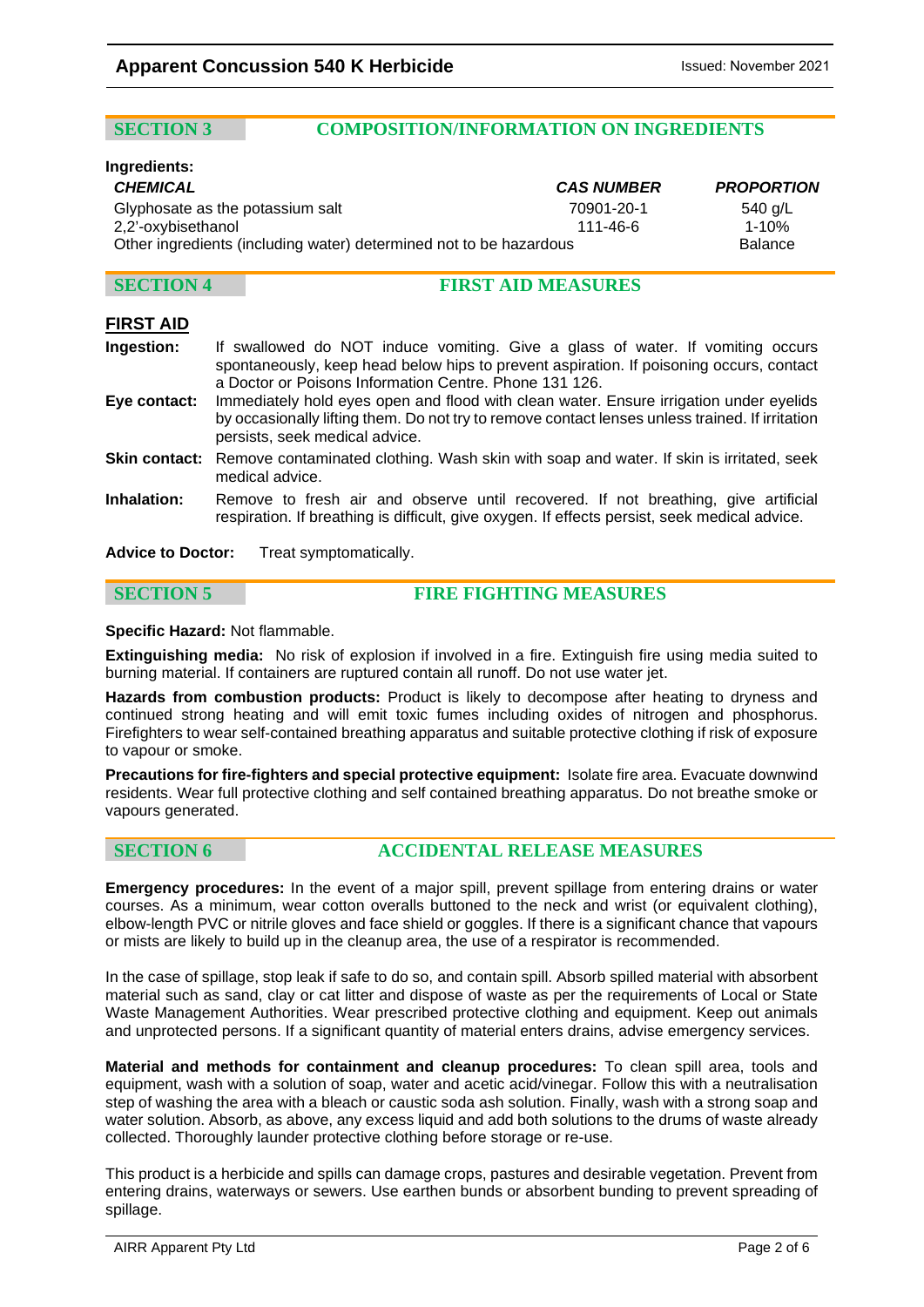**SECTION 7 HANDLING AND STORAGE**

**Precautions for Safe Handling:** Use of safe work practices are recommended to avoid eye or skin contact and inhalation of vapours. No smoking, eating or drinking should be allowed where material is used or stored. Product will irritate the eyes and may irritate the nose and throat. Repeated exposure may cause allergic disorders. Avoid contact with eyes and skin. When opening the container, preparing spray and using the prepared spray, wear cotton overalls buttoned to the neck and wrist (or equivalent clothing), elbow-length PVC or nitrile gloves and face shield or goggles. If product in eyes, wash it out immediately with water. Wash hands after use. After each day's use, wash gloves, face shield or goggles and contaminated clothing.

**Conditions for Safe Storage:** Store in the closed, original container in a cool, well ventilated area. Do not store for prolonged periods in direct sunlight. Do not contaminate seed, feed or foodstuff. Do not reuse container for any purpose. Not classified as a Dangerous Good. This product is a Scheduled Poison and must be stored, transported and sold in accordance with the relevant Health Department regulations.

# **SECTION 8 EXPOSURE CONTROLS / PERSONAL PROTECTION**

### **Exposure Guidelines:**

No exposure limits have been assigned by Safe Work Australia to the ingredients in this product.

### **Biological Limit Values:**

No biological limit allocated.

### *Engineering controls:*

Keep containers closed when not in use. No special engineering controls are required, however make sure that the work environment remains clean and that vapours and mists are minimised.

### **Personal Protective Equipment (PPE):**

General: When opening the container, preparing spray and using the prepared spray, wear cotton overalls buttoned to the neck and wrist (or equivalent clothing), elbow-length PVC or nitrile gloves and face shield or goggles. If product in eyes, wash it out immediately with water. Wash hands after use. After each day's use, wash gloves, face shield or goggles and contaminated clothing.

Personal Hygiene: Product will irritate the eyes and may irritate the nose and throat. Repeated exposure may cause allergic disorders. Avoid contact with eyes and skin. Clean water should be available for washing in case of eye or skin contamination. Wash skin before eating, drinking or smoking. Shower at the end of the workday.

# **SECTION 9 PHYSICAL AND CHEMICAL PROPERTIES**

| Appearance:<br>Odour:<br><b>Boiling point:</b><br><b>Freezing point:</b><br><b>Specific Gravity:</b><br><b>Solubility in Water:</b><br>pH:<br><b>Flammability:</b><br>Flashpoint (°C):<br><b>Poisons Schedule:</b><br>Corrosive hazard: | Blue coloured viscious liquid.<br>Odourless.<br>No data available - but expected to be approximately 100°C.<br>No data available - but expected to be approximately 0°C.<br>Approx. 1.3 at 20°C.<br>Soluble.<br>$4 - 6$ .<br>Not flammable.<br>Not flammable.<br>This product is a Scheduled poison.<br>Spray solutions of this product should be mixed, stored and applied only in<br>stainless steel, aluminium, brass, copper, fibreglass, plastic or plastic lined<br>containers or spray tanks since a highly flammable gas may be formed. Do not<br>mix or store the product or spray solutions in galvanized steel or unlined steel |
|-----------------------------------------------------------------------------------------------------------------------------------------------------------------------------------------------------------------------------------------|--------------------------------------------------------------------------------------------------------------------------------------------------------------------------------------------------------------------------------------------------------------------------------------------------------------------------------------------------------------------------------------------------------------------------------------------------------------------------------------------------------------------------------------------------------------------------------------------------------------------------------------------|
| <b>Formulation Type:</b>                                                                                                                                                                                                                | (except stainless steel).<br>Soluble Concentrate.                                                                                                                                                                                                                                                                                                                                                                                                                                                                                                                                                                                          |

### **SECTION 10 STABILITY AND REACTIVITY**

**Chemical Stability:** Product is considered stable in ambient conditions for a period of at least 2 years after manufacture.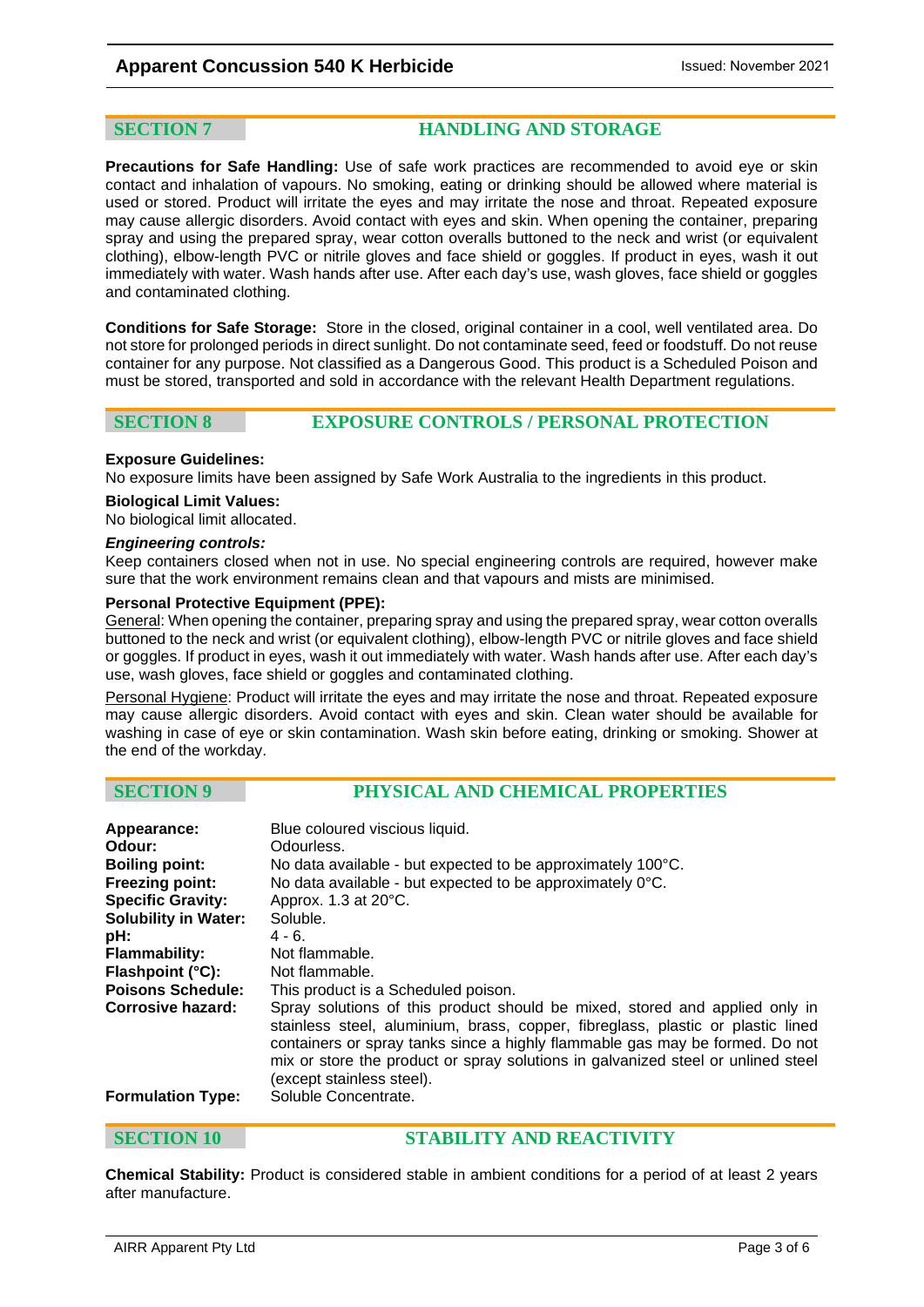# **SECTION 10 STABILITY AND REACTIVITY** (Continued)

**Conditions to avoid:** Spray solutions of this product should be mixed, stored and applied only in stainless steel, aluminium, brass, copper, fibreglass, plastic or plastic lined containers or spray tanks since a highly flammable gas may be formed. Do not mix or store the product or spray solutions in galvanized steel or unlined steel (except stainless steel).

**Incompatible materials:** As above.

**Hazardous decomposition products:** This product is likely to decompose only after heating to dryness, followed by further strong heating. Continued strong heating and will emit toxic fumes including oxides of nitrogen and phosphorus.

**Hazardous reactions:** Avoid contact of the concentrate with strong alkalis and alkaline materials such as lime. Hazardous polymerisation will not occur.

# **SECTION 11 TOXICOLOGICAL INFORMATION**

No specific data is available for this product as no toxicity tests have been conducted on this product. Information presented is our best judgement based on similar products and/or individual components. As with all products for which limited data is available, caution must be exercised through the use of protective equipment and handling procedures to minimise exposure.

### *Potential Health Effects:*

### **ACUTE EFFECTS**

- **Swallowed:** Low toxicity. Direct ingestion may produce gastro-intestinal discomfort, nausea, vomiting and diarrhoea. Ingestion of a large quantity of the undiluted product may result in hypotension and pulmonary oedema. Acute Oral  $LD_{50} > 10,000$  mg/kg.
- **Eye:** The concentrate may cause irritation of the eyes. Prolonged contact with the concentrate may cause eye damage.
- **Skin:** This product may be irritating to the skin. Acute dermal  $LD_{50} > 5,000$  mg/kg.

**Inhaled:** Inhalation of mists or sprays may produce respiratory irritation.

### **Long Term Exposure:**

**Chronic toxicity:** Studies of glyphosate lasting up to 2 years, have been conducted with rats, dogs, mice, and rabbits, and with few exceptions no effects were observed. Laboratory studies show that glyphosate produces reproductive changes in test animals very rarely and then only at very high doses (over 150 mg/kg/day). It is unlikely that the compound would produce reproductive effects in humans.

Carcinogenicity: Glyphosate is classified by IARC as Group 2A - Probably carcinogenic to humans. Glyphosate does not appear to be teratogenic or mutagenic.

# **SECTION 12 ECOLOGICAL INFORMATION**

**Environmental Toxicology:** Glyphosate is not harmful to wild birds. The dietary LC<sub>50</sub> in both mallards and bobwhite quail is greater than 4500 ppm. Technical glyphosate acid is practically nontoxic to fish and may be slightly toxic to aquatic invertebrates. The reported 96-hour LC<sub>50</sub> values for other aquatic species include greater than 10 mg/L in Atlantic oysters, 934 mg/L in fiddler crab, and 281 mg/L in shrimp. The 48-hour LC50 for glyphosate in Daphnia (water flea), an important food source for freshwater fish, is 780 mg/L. Some formulations may be more toxic to fish and aquatic species due to the surfactants used in the formulation. There is a very low potential for the compound to build up in the tissues of aquatic invertebrates or other aquatic organisms. Glyphosate is nontoxic to honeybees. It's oral and dermal  $LD_{50}$ is greater than  $0.1$  mg/bee. The reported contact  $LC_{50}$  values for earthworms in soil are greater than 5000 ppm.

**Environmental Fate:** Glyphosate is moderately persistent in soil, with an estimated average half-life of 47 days. Reported field half-lives range from 1 to 174 days. It is strongly adsorbed to most soils, even those with lower organic and clay content. In water, glyphosate is strongly adsorbed to suspended organic and mineral matter and is broken down primarily by microorganisms.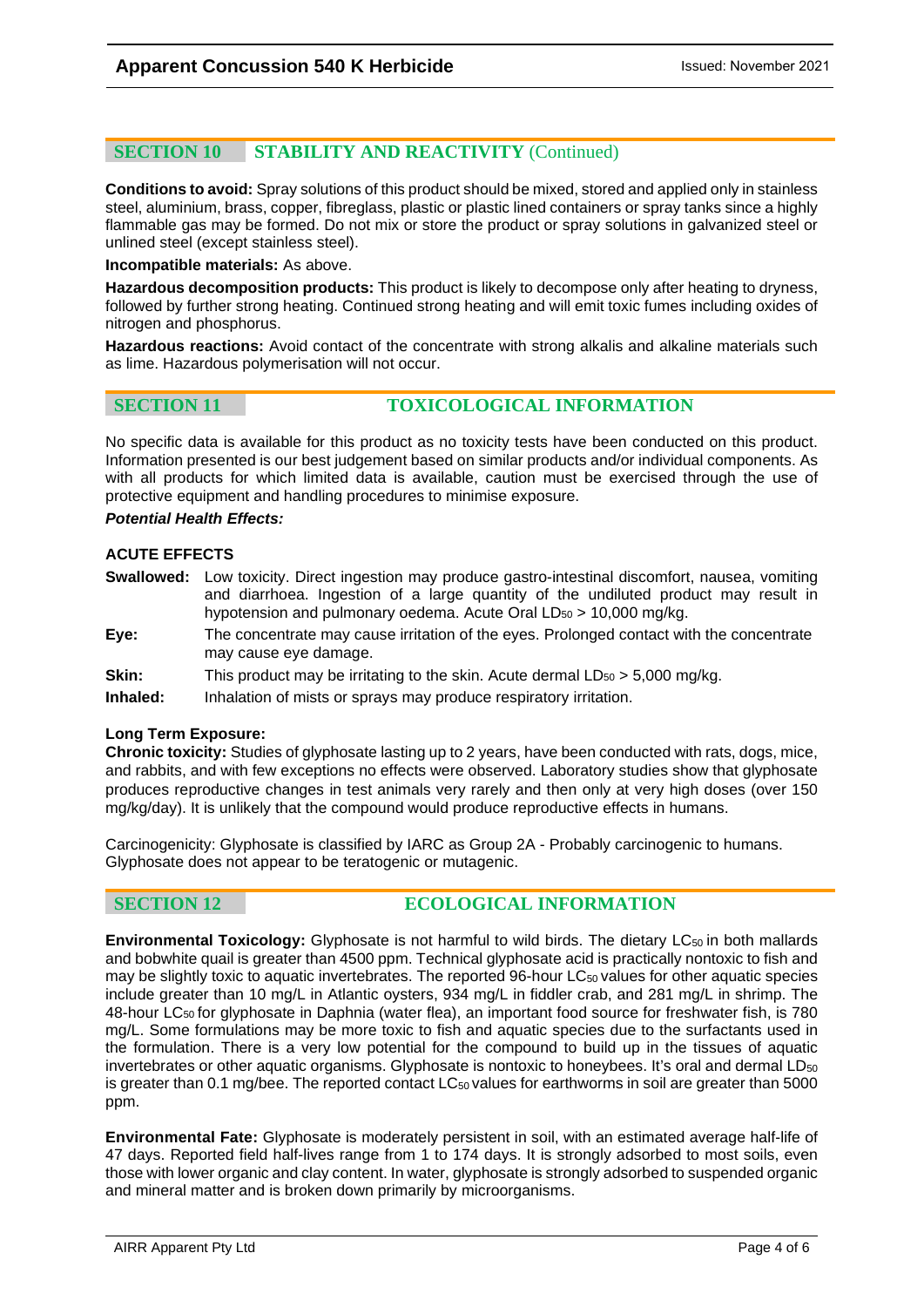# **SECTION 12 ECOLOGICAL INFORMATION** (Continued)

Its half-life in pond water ranges from 12 days to 10 weeks. Glyphosate may be translocated throughout the plant, including to the roots. It is extensively metabolized in some plants, while remaining intact in others.

# **SECTION 13 DISPOSAL CONSIDERATIONS**

**Spills and Disposal:** Persons involved in cleanup require adequate skin protection - see Section 8. In case of spillage, contain and absorb spilled material with absorbent material such as clay, sand or cat litter and dispose of waste as indicated below or in accordance to the Australian Standard 2507- Storage and Handling of Pesticides. Keep out animals and unprotected persons. Keep material out of streams and sewers. Vacuum, shovel or pump waste into an approved drum. To decontaminate spill area, tools and equipment, wash with detergent and water and add the solution to the drums of wastes already collected and label contents. Dispose of drummed wastes, including decontamination solution in accordance with the requirements of Local or State Waste Management Authorities.

**Disposal of empty containers:** Triple-rinse containers before disposal. Add rinsings to spray tank. Do not dispose of undiluted chemicals on site. If recycling, replace cap and return clean containers to recycler or designated collection point. If not recycling, break, crush, or puncture and deliver empty packaging to an approved waste management facility. If an approved waste management facility is not available, bury the empty packaging 500 mm below the surface in a disposal pit specifically marked and set up for this purpose, clear of waterways, desirable vegetation and tree roots, in compliance with relevant local, state or territory government regulations. Do not burn empty containers or product.

# **SECTION 14 TRANSPORT INFORMATION**

**Road & Rail Transport:** This product is not classified as a Dangerous Goods under the Australian Code for the Transport of Dangerous Goods by Road and Rail.

**Marine and Air Transport:** This product is a not classified as a Dangerous Good according to International Maritime Dangerous Goods (IMDG) Code and the International Air Transport Association (IATA).

# **SECTION 15 REGULATORY INFORMATION**

Under the Standard for Uniform Scheduling of Medicines and Poisons (SUSMP), this product is a Scheduled poison.

This product is registered with the Australian Pesticides and Veterinary Medicines Authority. APVMA number 80392.

This product is classified as a Hazardous Substance under the criteria of Safe Work Australia. Xn: Harmful.

This product is not classified as a Dangerous Good according to the ADG Code  $(7<sup>th</sup> Ed)$ .

This product is not classified as a Dangerous Good according to International Maritime Dangerous Goods (IMDG) Code and the International Air Transport Association (IATA).

*Requirements concerning special training:* 

Check State or Territory regulations that require people who use pesticides in their job or business to have training in the application of the materials.

### **SECTION 16 OTHER INFORMATION**

Issue Date: 10 November 2021. Valid for 5 years till 10 November 2021

(First issue). Key to abbreviations and acronyms used in this SDS:

- ADG Code: Australian Dangerous Goods Code (for the transport of dangerous goods by Road and Rail).
- Carcinogen: An agent which is responsible for the formation of a cancer.

Genotoxic: Capable of causing damage to genetic material, such as DNA.<br>HCIS: Hazardous Chemicals Information System.

Hazardous Chemicals Information System.